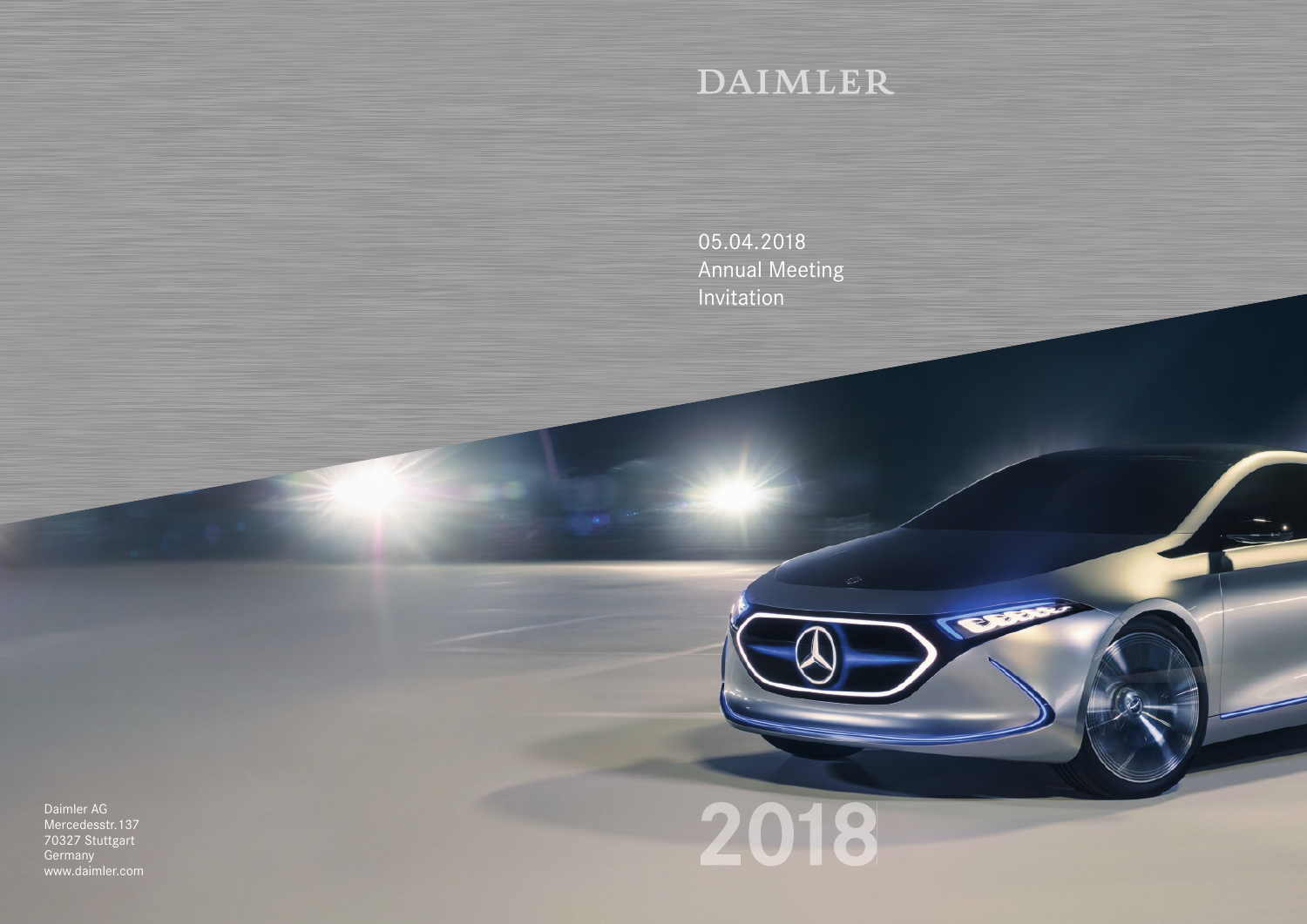# Key Figures

| 2017<br>164,330 | 2016<br>153,261                                      | 17/16<br>% change |
|-----------------|------------------------------------------------------|-------------------|
|                 |                                                      |                   |
|                 |                                                      |                   |
|                 |                                                      | $+71$             |
| 6,744           | 5,889                                                | $+15$             |
| 8,711           | 7,572                                                | $+15$             |
|                 | 3,874                                                | -48               |
|                 | 12,902                                               | $+14$             |
|                 | 8,784                                                | $+24$             |
|                 | 7.97                                                 | $+23$             |
|                 | 3.25                                                 | $+12$             |
|                 | 282,488                                              | $+2$              |
|                 | 2,005<br>14,682<br>10,864<br>9.84<br>3.65<br>289,321 |                   |

1 Adjusted for the effects of currency translation, revenue increased by 8%.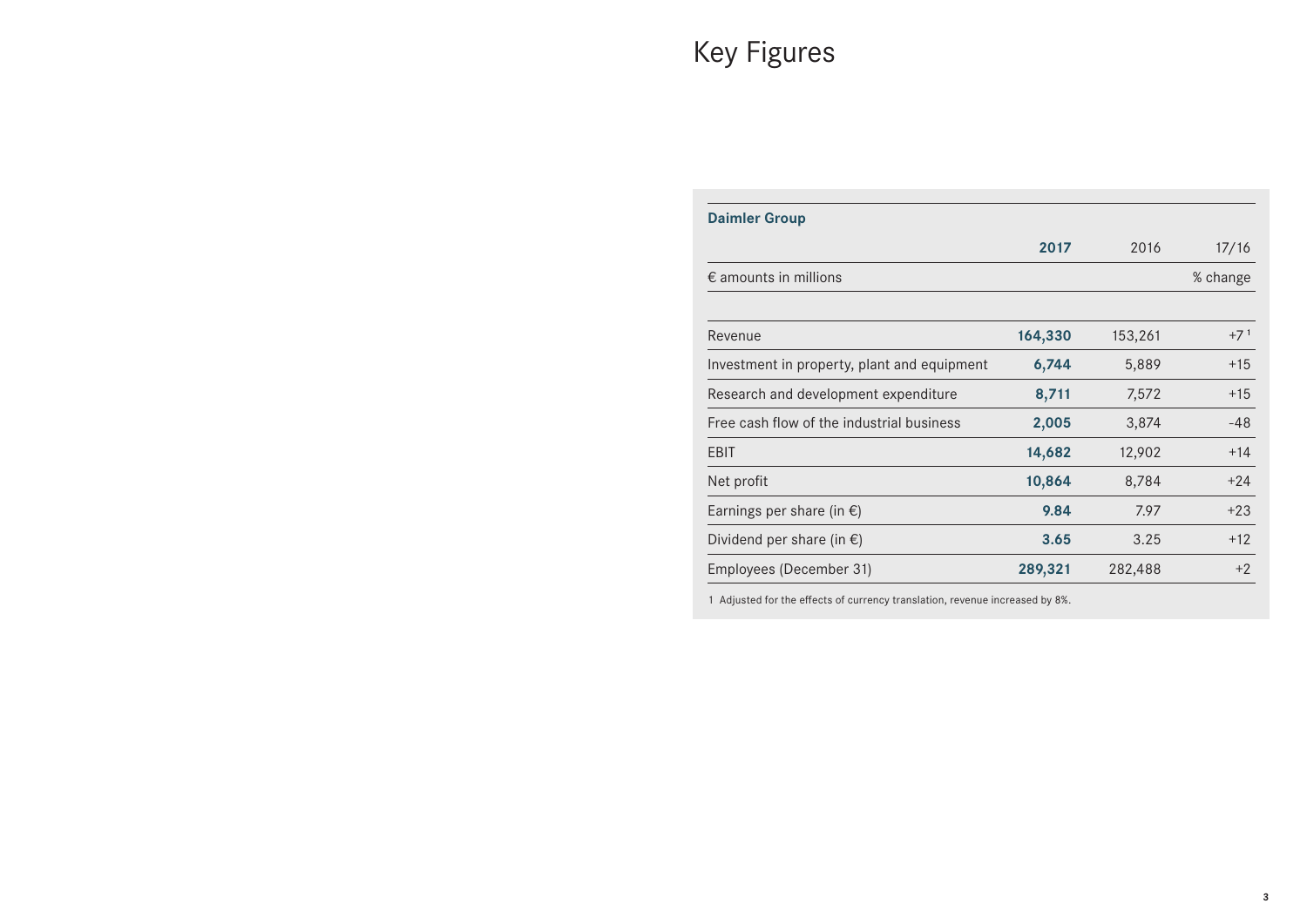## **Contents**

| 1. Presentation of the adopted annual financial statements of Daimler AG,<br>the approved consolidated financial statements, the combined management report<br>for Daimler AG and the Group with the explanatory reports on the information<br>required pursuant to Section 289a, Subsection 1 and Section 315a, Subsection 1 of<br>the German Commercial Code (Handelsgesetzbuch), |    |
|-------------------------------------------------------------------------------------------------------------------------------------------------------------------------------------------------------------------------------------------------------------------------------------------------------------------------------------------------------------------------------------|----|
| and the report of the Supervisory Board for the 2017 financial year                                                                                                                                                                                                                                                                                                                 | 5  |
| 2. Resolution on the allocation of distributable profit                                                                                                                                                                                                                                                                                                                             | 5  |
| Resolution on ratification of Management Board members' actions in the 2017 financial year<br>3.                                                                                                                                                                                                                                                                                    | 5  |
| Resolution on ratification of Supervisory Board members' actions in the 2017 financial year<br>4.                                                                                                                                                                                                                                                                                   | 6  |
| Resolutions on the appointment of auditors for the Company and the Group<br>5.                                                                                                                                                                                                                                                                                                      | 6  |
| 6. Resolution on the election of members of the Supervisory Board                                                                                                                                                                                                                                                                                                                   | 6  |
| Resolution on the cancellation of the Approved Capital 2014 (Genehmigtes Kapital 2014),<br>7.<br>the creation of a new Approved Capital 2018 (Genehmigtes Kapital 2018) and<br>related amendment to the Articles of Incorporation                                                                                                                                                   | 7  |
| Re Agenda Item 6: Information on the candidates for the Supervisory Board                                                                                                                                                                                                                                                                                                           | 10 |
| Re Agenda Item 7: Report of the Board of Management                                                                                                                                                                                                                                                                                                                                 | 11 |
| Total number of shares and voting rights                                                                                                                                                                                                                                                                                                                                            | 15 |
| Conditions for attending the Annual Meeting of the Shareholders and for exercising voting rights                                                                                                                                                                                                                                                                                    | 15 |
| Details of the e-service for shareholders                                                                                                                                                                                                                                                                                                                                           | 16 |
| Absentee voting procedure                                                                                                                                                                                                                                                                                                                                                           | 16 |
| Procedure for proxy voting                                                                                                                                                                                                                                                                                                                                                          | 17 |
| Note for shareholders entered in the US share register                                                                                                                                                                                                                                                                                                                              | 19 |
| Questions, motions, election proposals, requests for information                                                                                                                                                                                                                                                                                                                    | 20 |
| Website providing information and documentation for the Annual Meeting                                                                                                                                                                                                                                                                                                              | 21 |
| Internet   Information   Addresses                                                                                                                                                                                                                                                                                                                                                  | 22 |
| <b>Financial Calendar 2018</b>                                                                                                                                                                                                                                                                                                                                                      | 23 |

## **Daimler AG, Stuttgart**

We herewith invite our shareholders to attend the Annual Meeting of the Shareholders of Daimler AG on Thursday, April 5, 2018, at 10:00 a.m., in the CityCube Berlin, Entrance: Messedamm 26,  14055 Berlin, Germany.

The invitation to the Annual Meeting including the Agenda has been published in the German Federal Gazette *(Bundesanzeiger)* on February 16, 2018.

## Agenda\*

**1. Presentation of the adopted annual financial statements of Daimler AG, the approved consolidated financial statements, the combined management report for Daimler AG and the Group with the explanatory reports on the information required pursuant to Section 289a, Subsection 1 and Section 315a, Subsection 1 of the German Commercial Code (***Handelsgesetzbuch***), and the report of the Supervisory Board for the 2017 financial year**

The Supervisory Board has approved the annual financial statements and consolidated financial statements as of December 31, 2017 prepared by the Board of Management; the annual financial statements are thereby adopted. In accordance with the statutory provisions, the Agenda does not provide for a shareholders' resolution in relation to Item 1.

#### **2. Resolution on the allocation of distributable profit**

The Board of Management and the Supervisory Board recommend that the distributable profit of the financial year 2017 in the amount of €3,904,906,681.55 be allocated as follows:

Dividend distribution of €3.65 for each no-par value share entitled to dividends €3,904,906,681.55 Pursuant to Section 58, Subsection 4, Sentence 2 of the German Stock Corporation Act (*Aktiengesetz*), the claim to payment of the dividends is due on the third business day following the Annual Meeting, therefore on April 10, 2018.

At the time of convocation of the Annual Meeting, the Company does not hold any treasury shares. Should the Company hold any treasury shares at the date of the Annual Meeting, such shares are not entitled to a dividend pursuant to Section 71b of the German Stock Corporation Act (*Aktiengesetz*). In that case, it is recommended to the Annual Meeting that with an unchanged dividend of €3.65 per no-par value share entitled to dividends the portion of the distributable profit attributable to nopar value shares not entitled to dividends shall be transferred to retained earnings.

## **3. Resolution on ratification of Management Board members' actions in the 2017 financial year**

The Board of Management and the Supervisory Board recommend that the actions of the Board of Management members who were in office in the financial year 2017 be ratified for that period.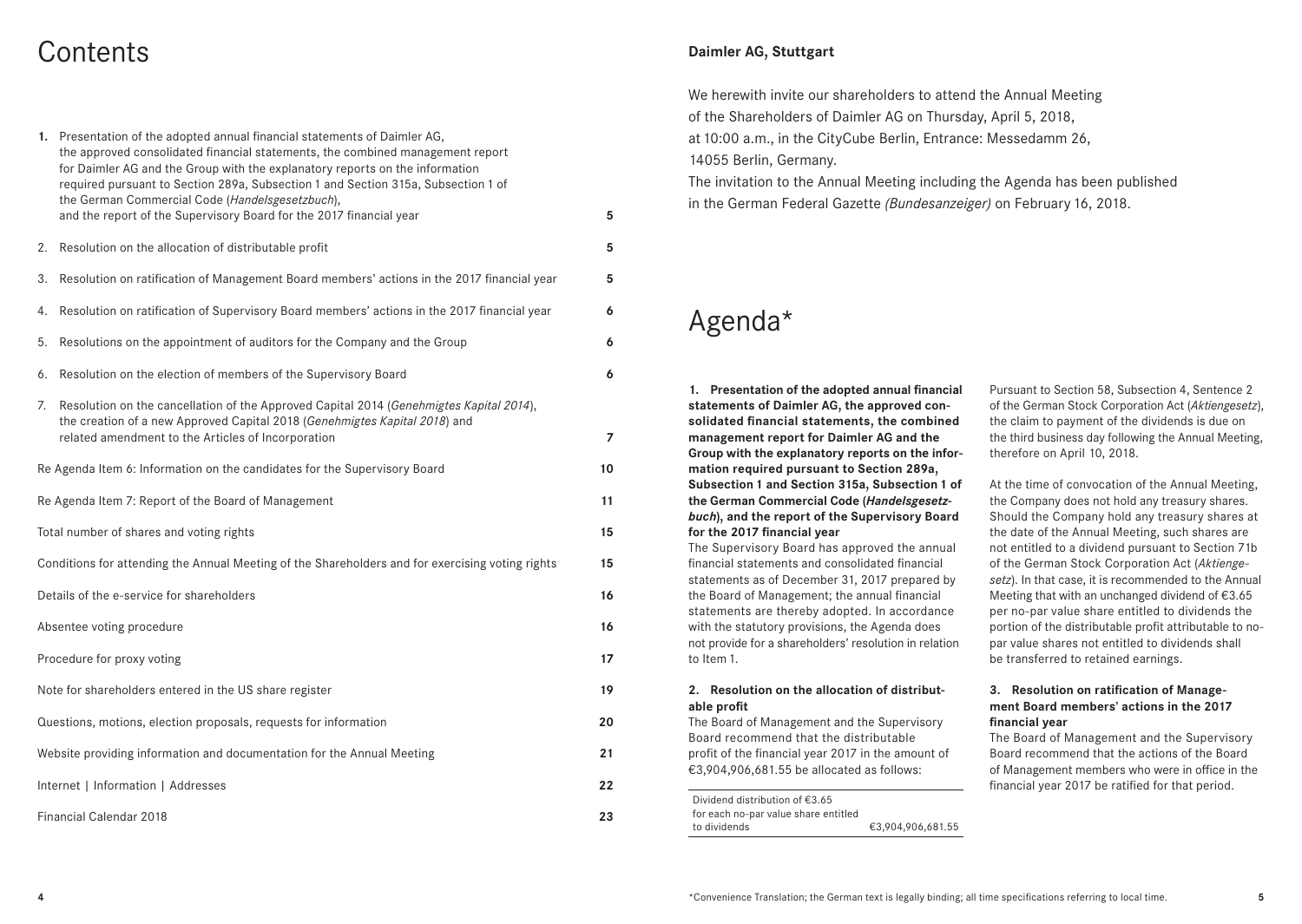#### **4. Resolution on ratification of Supervisory Board members' actions in the 2017 financial year**

The Board of Management and the Supervisory Board recommend that the actions of the Supervisory Board members who were in office in the financial year 2017 be ratified for that period.

## **5. Resolutions on the appointment of auditors for the Company and the Group**

- a) Based on the recommendations of the Audit Committee (*Prüfungsausschuss*), the Supervisory Board proposes that KPMG AG Wirtschaftsprüfungsgesellschaft, Berlin, be appointed as auditors for the audit of the year-end financial statements for the Company and the Group and a review of the interim financial statements for the 2018 financial year.
- b) Based on the recommendations of the Audit Committee (*Prüfungsausschuss*), the Supervisory Board proposes that KPMG AG Wirtschaftsprüfungsgesellschaft, Berlin, be appointed as auditors for a review of the interim financial statements for the 2019 financial year in the period up to the next Annual Meeting in the 2019 financial year.

The Audit Committee (*Prüfungsausschuss*) stated in its recommendations that such recommendations are free from undue influence by third parties and that no clause of the kind referred to in Article 16(6) of the EU Auditors' Regulation (*Abschlussprüferverordnung*) has been imposed upon it (Regulation (EU) No 537/2014 of the European Parliament and of the Council of 16 April 2014 on specific requirements regarding statutory audit of public-interest entities and repealing Commission Decision 2005/909/EC).

## **6. Resolution on the election of members of the Supervisory Board**

At the close of the Annual Meeting on April 5, 2018, the periods of office of Sari Baldauf, Dr. Jürgen Hambrecht and Andrea Jung as shareholders' representatives on the Supervisory Board will end.

Pursuant to Section 96, Subsection 1 and Section 101, Subsection 1 of the German Stock Corporation Act (*Aktiengesetz*) and Section 7, Subsection 1, Sentence 1, No. 3 of the German

Co-determination Act (*Mitbestimmungsgesetz*), the Supervisory Board is composed of ten members representing the shareholders and ten members representing the employees, and pursuant to Section 96, Subsection 2, Sentence 1 of the German Stock Corporation Act (*Aktiengesetz*), of not less than 30% of women (i.e., not less than six) and of not less than 30% of men (i.e., not less than six). The gender quota is to be fulfilled by the Supervisory Board as a whole, unless the members representing the shareholders or those representing the employees object to joint fulfillment pursuant to Section 96, Subsection 2, Sentence 3 of the German Stock Corporation Act (*Aktiengesetz*).

In connection with the proposed elections to the 2018 Annual Meeting, the members of the Supervisory Board representing the shareholders have objected to the joint fulfillment of the statutory gender quota. Therefore, the Supervisory Board shall be composed of not less than three women and not less than three men on the side of the members representing the shareholders as well as on the side of the members representing the employees.

At the time when this convocation is published, the Supervisory Board is composed of five women in total, three of them representing the shareholders. On the basis of separate fulfillment, the minimum quota requirement thus is complied with on the side of the members representing the shareholders and would continue to be complied with after the proposed candidates have been elected.

The following proposals are based on the recommendations of the Supervisory Board's Nomination Committee and seek to meet the requirement profile defined by the Supervisory Board for the entire board with targets for its composition, a competence profile and a diversity concept. The requirement profile defined as well as the status of its implementation are published in the Corporate Governance Report, which is combined with the Declaration on Corporate Governance and is available on the Internet as a separate document and as part of the Annual Report at www.daimler.com/ir/am2018.

The Supervisory Board proposes the election of

- a) Sari Baldauf, Helsinki, Finland, Chairwoman of the Board of Directors of Fortum OYj, Finland,
- b) Dr. Jürgen Hambrecht, Ludwigshafen, Germany, Chairman of the Supervisory Board of BASF SE,
- c) Marie Wieck, Cold Spring, New York, USA, General Manager of IBM Blockchain, USA

as members of the Supervisory Board representing the shareholders effective as of the end of this Annual Meeting for the period until the end of the Annual Meeting that passes a resolution on the ratification of the actions of the Boards for the fourth financial year after the beginning of the period of office. The financial year in which the period of office begins is not counted.

It is intended to have the Annual Meeting decide on the candidates by way of separate voting.

Sari Baldauf is a member of further supervisory boards required by law and comparable domestic or foreign supervisory bodies of the following companies:

 Deutsche Telekom AG (listed) Fortum OYj, Finland (listed) – Chairwoman Vexve Holding OY, Finland – Chairwoman

Dr. Jürgen Hambrecht is a member of further supervisory boards required by law and comparable domestic or foreign supervisory bodies of the following companies:

 BASF SE (listed) – Chairman Fuchs Petrolub SE (listed) – Chairman Trumpf GmbH & Co. KG – Chairman

Marie Wieck is not a member of other supervisory boards required by law or comparable domestic or foreign supervisory bodies.

In the appraisal of the Supervisory Board, the proposed candidates do not have any personal or business relations subject to disclosure recommendations pursuant to Section 5.4.1 of the German Corporate Governance Code with Daimler AG or its group companies, the corporate bodies of Daimler AG, or with a shareholder holding a material interest in Daimler AG.

The Supervisory Board has made sure with the nominated candidates that they have sufficient time to fulfill the tasks associated with the office.

The curricula vitae of the candidates nominated for election are appended to the Agenda.

**7. Resolution on the cancellation of the Approved Capital 2014 (***Genehmigtes Kapital 2014***), the creation of a new Approved Capital 2018 (***Genehmigtes Kapital 2018***) and related amendment to the Articles of Incorporation** The Board of Management of the Company was authorized by the resolution passed at the Annual Meeting on April 9, 2014 to increase the share capital with the consent of the Supervisory Board during the period until April 8, 2019 by up to € 1,000,000,000.00 in total by way of a single or repeated issue of new registered no-par value shares in exchange for cash and/or non-cash contributions and to exclude, in certain cases, the shareholders' statutory subscription right (Approved Capital 2014, Section 3, Subsection 2 of the Articles of Incorporation). This authorization has not been made use of to date.

As the Approved Capital 2014 is limited in time until shortly after the Annual Meeting scheduled for March 27, 2019, it shall be cancelled if and to the extent it has not been used before the cancellation takes effect. After that a new Approved Capital 2018 shall be created without any changes in substance in order to make sure that the Company continues having approved capital at its disposal.

It is to be ensured that the cancellation will take effect only if the Approved Capital 2014 is replaced with a new Approved Capital 2018 in accordance with the following proposal for a resolution.

The Board of Management and the Supervisory Board propose that the following resolution be adopted: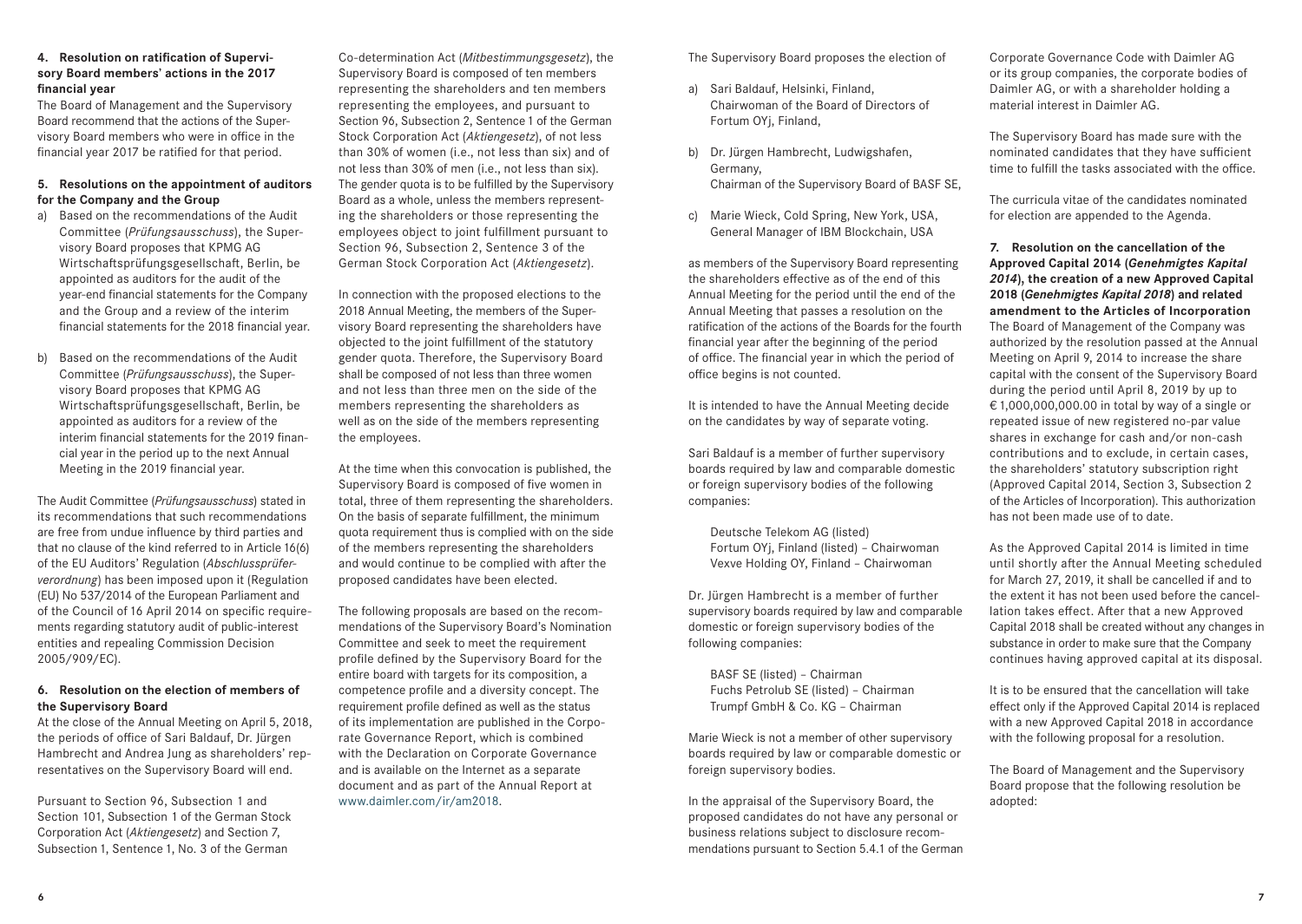a) *Cancellation of the existing Approved Capital 2014*

The Approved Capital 2014 as resolved by the Annual Meeting on April 9, 2014 in relation to Agenda Item 8 in accordance with Section 3, Subsection 2 of the Articles of Incorporation, as far as still existing, shall be cancelled with effect as of the time when the new Approved Capital 2018 takes effect by its registration in the Commercial Register (*Handelsregister*).

## b) *Creation of a new Approved Capital 2018*

The Board of Management is authorized to increase the Company's share capital with the consent of the Supervisory Board in the period until April 4, 2023 by a total of up to € 1,000,000,000.00, in one lump sum or by separate partial amounts at different times, by issuing new registered no-par value shares in exchange for cash and/or non-cash contributions (Approved Capital 2018). The new shares are generally to be offered to the shareholders for subscription (also in the way of indirect subscription pursuant to Section 186, Subsection 5, Sentence 1 of the German Stock Corporation Act (*Aktiengesetz*)).

The Board of Management is, however, authorized to exclude the shareholders' statutory subscription right with the consent of the Supervisory Board in the following cases:

- to exclude residual or fractional amounts from the subscription right;
- in the case of capital increases in exchange for non-cash contributions for the purpose of the (also indirect) acquisition of companies, parts of companies, participating interests in companies or other assets or claims to the acquisition of assets, including receivables from the Company or its group companies;
- to the extent necessary to grant holders of bonds with conversion or option rights/conversion or option obligations that were or will be issued by the Company or its direct or indirect subsidiaries a right to subscribe for new registered no-par value shares of the Company in the amount to which they would be entitled as

shareholders after exercising the conversion or option rights/after fulfillment of the conversion or option obligations;

in the case of capital increases in exchange for cash contributions, if the issue price of the new shares is not significantly lower than the stock market price of the previously listed shares and the computational part of the shares issued with the exclusion of subscription rights pursuant to Section 186, Subsection 3, Sentence 4 of the German Stock Corporation Act (*Aktiengesetz*) in the share capital does not exceed 10% of the share capital in total – either at the time when this authorization takes effect or when it is exercised. This limit of 10 % of the Company's share capital is to include shares (i) that are issued or sold during the period of this authorization with the exclusion of subscription rights under direct or indirect application of Section 186, Subsection 3, Sentence 4 of the German Stock Corporation Act (*Aktiengesetz*), and (ii) that are issued or may be or have to be issued to honor bonds with conversion or option rights/conversion or option obligations if the bonds are issued with the exclusion of the shareholders' subscription right after this authorization takes effect pursuant to Section 186, Subsection 3, Sentence 4 of the German Stock Corporation Act (*Aktiengesetz*).

The computational part of the sum of shares issued according to this authorization upon exclusion of the shareholders' subscription right in exchange for cash and/or non-cash contributions in the share capital must not exceed 10% in total of the share capital at the time when this authorization takes effect. This limit is to include shares (i) that are issued or sold during the period of this authorization with the exclusion of subscription rights under direct or indirect application of Section 186, Subsection 3, Sentence 4 of the German Stock Corporation Act (*Aktiengesetz*), and (ii) that are issued or may be or have to be issued to honor bonds with conversion or option rights/conversion or option obligations if the bonds are issued with the exclusion of the shareholders' subscription right after this authorization takes effect pursuant to Section 186, Subsection 3, Sentence 4 of the German Stock Corporation Act (*Aktiengesetz*).

The Board of Management is authorized to stipulate, with the consent of the Supervisory Board, the other details of the implementation of capital increases out of the Approved Capital 2018.

c) *Section 3, Subsection 2 of the Articles of Incorporation is reworded as follows:*

"(2) The Board of Management is authorized to increase the Company's share capital with the consent of the Supervisory Board in the period until April 4, 2023 by a total of up to € 1,000,000,000.00, in one lump sum or by separate partial amounts at different times, by issuing new registered no-par value shares in exchange for cash and/or noncash contributions (Approved Capital 2018). The new shares are generally to be offered to the shareholders for subscription (also in the way of indirect subscription pursuant to Section 186, Subsection 5, Sentence 1 of the German Stock Corporation Act (*Aktiengesetz*)).

The Board of Management is, however, authorized to exclude the shareholders' statutory subscription right with the consent of the Supervisory Board in the following cases:

- to exclude residual of fractional amounts from the subscription right;
- in the case of capital increases in exchange for non-cash contributions for the purpose of the (also indirect) acquisition of companies, parts of companies, participating interests in companies or other assets or claims to the acquisition of assets, including receivables from the Company or its group companies;
- to the extent necessary to grant holders of bonds with conversion or option rights/conversion or option obligations that were or will be issued by the Company or its direct or indirect subsidiaries a right to subscribe for new registered no-par value shares of the Company in the amount to which they would be entitled as shareholders after exercising the conversion or option rights/after fulfillment of the conversion or option obligations;
- in the case of capital increases in exchange for cash contributions, if the issue price of

the new shares is not significantly lower than the stock market price of the previously listed shares and the computational part of the shares issued with the exclusion of subscription rights pursuant to Section 186, Subsection 3, Sentence 4 of the German Stock Corporation Act (*Aktiengesetz*) in the share capital does not exceed 10% of the share capital in total – either at the time when this authorization takes effect or when it is exercised. This limit of 10% of the Company's share capital is to include shares (i) that are issued or sold during the period of this authorization with the exclusion of subscription rights under direct or indirect application of Section 186, Subsection 3, Sentence 4 of the German Stock Corporation Act (*Aktiengesetz*), and (ii) that are issued or may be or have to be issued to honor bonds with conversion or option rights/conversion or option obligations if the bonds are issued with the exclusion of the shareholders' subscription right after this authorization takes effect pursuant to Section 186, Subsection 3, Sentence 4 of the German Stock Corporation Act (*Aktiengesetz*).

The computational part of the sum of shares issued according to this authorization upon exclusion of the shareholders' subscription right in exchange for cash and/or non-cash contributions in the share capital must not exceed 10% in total of the share capital at the time when this authorization takes effect. This limit is to include shares (i) that are issued or sold during the period of this authorization with the exclusion of subscription rights under direct or indirect application of Section 186, Subsection 3, Sentence 4 of the German Stock Corporation Act (*Aktiengesetz*), and (ii) that are issued or may be or have to be issued to honor bonds with conversion or option rights/conversion or option obligations if the bonds are issued with the exclusion of the shareholders' subscription right after this authorization takes effect pursuant to Section 186, Subsection 3, Sentence 4 of the German Stock Corporation Act (*Aktiengesetz*).

The Board of Management is authorized to stipulate, with the consent of the Supervisory Board, the other details of the implementation of capital increases out of the Approved Capital 2018."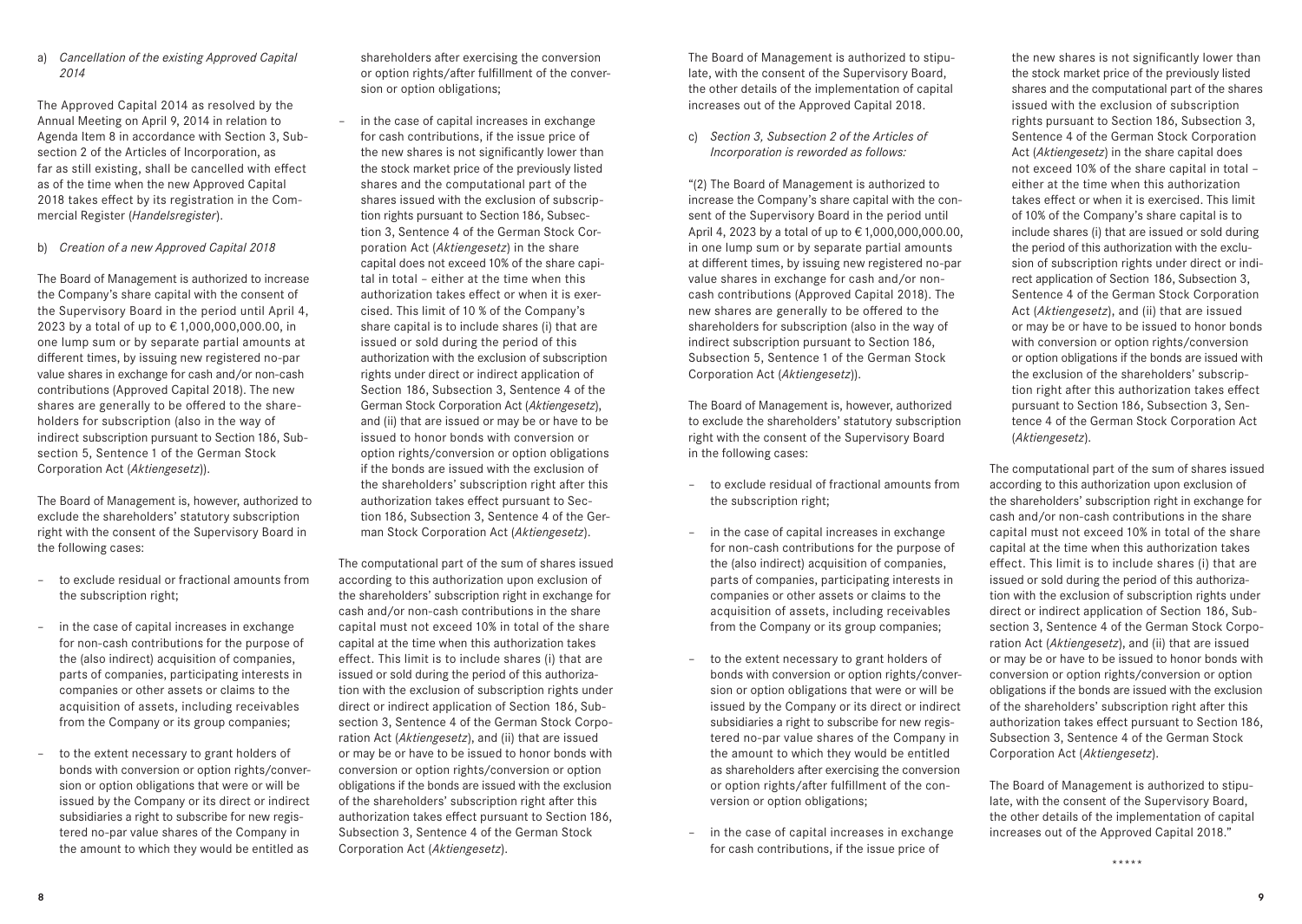## Re Agenda Item 6:

## **Information on the candidates proposed for election to the Supervisory Board**

## **Sari Baldauf, Helsinki**

Chairwoman of the Board of Directors of Fortum OYj, Finland. Nationality: Finnish.

Sari Baldauf was born in Finland on August 10, 1955. She received a Bachelor of Science in 1977 and a Master of Science in Business Administration from the Helsinki School of Economics and Business Administration in 1979. She further holds honorary doctorates of the Aalto University, both in technology and in business administration as well as of Turku School of Economics and Business Administration.

Sari Baldauf joined Nokia in 1983 where she held various positions in the Strategic Planning and Business Development in Finland and USA. From 1988 to 1996 she became President of Nokia Cellular Systems where she and her team established the global basis for Nokia's Mobile Networks business. In 1997, she became Executive Vice President of Nokia, Asia-Pacific and President of the Networks Division in 1998. Sari Baldauf served as Executive Vice President and General Manager of the Networks business group of Nokia Corporation from July 1998 until February 2005. From 1994 until January 2005 she was also a Member of the Executive Board of Nokia Corporation.

Sari Baldauf is a member of the following further legally mandatory supervisory boards and comparable supervisory bodies:

- Deutsche Telekom AG (listed)
- Fortum OYj, Finland (listed) Chairwoman
- Vexve Holding OY, Finland Chairwoman

She is active in foundations that help young people to find their constructive roles in society and in organizations that are supporting the start-upscene including social entrepreneurship.

Sari Baldauf was elected to the Supervisory Board of Daimler AG for the first time in 2008.

## **Dr. Jürgen Hambrecht, Ludwigshafen**

Chairman of the Supervisory Board of BASF SE. Nationality: German.

Dr. Jürgen Hambrecht was born on August 20, 1946 in Reutlingen. He studied chemistry in Tübingen and was awarded his doctorate in organic chemistry in 1975.

In 1976, Dr. Hambrecht joined the Polymers Laboratory of BASF Aktiengesellschaft. After various positions, he was appointed head of the Engineering Plastics division in 1990 and became head of the East Asia division based in Hong Kong in 1995. In 1997, Dr. Hambrecht was appointed member of the Board of Management and from 2003 until May 6, 2011 he was Chairman of the Board of Management of BASF SE.

Dr. Hambrecht is a member of the following further legally mandatory supervisory boards and comparable supervisory bodies:

- BASF SE (listed) Chairman
- Fuchs Petrolub SE (listed) Chairman
- Trumpf GmbH & Co. KG Chairman

Dr. Jürgen Hambrecht was elected to the Supervisory Board of Daimler AG for the first time in 2008.

#### **Marie Wieck, Cold Spring, New York**

General Manager of IBM Blockchain. Nationality: U.S.A.

Marie Wieck was born in New York on October 22, 1960. She received a Bachelor's of Science in Engineering from The Cooper Union, a Master's degree in Computer Science from Columbia University, and a Master's of Business Administration from New York University.

Marie Wieck joined IBM in 1983. She has held a variety of technical and executive roles in IBM's hardware, software, services and cloud units. In 2010 she was appointed General Manager of IBM's WebSphere software division. In 2013, Marie launched IBM's MobileFirst product line. In 2014 she took on expanded scope as the General Manager of IBM Middleware software businesses. She became General Manager of IBM's Hybrid Cloud division in 2016 and was named to her current position leading IBM's Blockchain business unit in 2017. Marie Wieck does not hold any memberships in further legally mandatory supervisory boards or comparable supervisory bodies.

She serves however on the boards of the Anita Borg Institute, and Charity Navigator, and is the co-chair of the National Association of Female Executive (NAFE) Roundtable.

\*\*\*\*\*

## Re Agenda Item 7:

**Report of the Board of Management** on the exclusion of subscription rights in connection with the utilization of the Approved Capital 2018 (*Genehmigtes Kapital 2018*) pursuant to Section 203, Subsection 1 and Subsection 2, Sentence 2 in conjunction with Section 186, Subsection 4, Sentence 2 and Section 186, Subsection 3, Sentence 4 of the German Stock Corporation Act (*Aktiengesetz*):

#### **Overview**

In Item 7 of the Agenda, the Board of Management and the Supervisory Board propose to the Annual Meeting to cancel the present Approved Capital 2014 and to replace it with a new Approved Capital 2018.

By way of a resolution adopted by the Annual Meeting on April 9, 2014, the Board of Management of the Company was authorized to increase the share capital with the consent of the Supervisory Board in the period until April 8, 2019 by a total of up to €1,000,000,000.00 by one single or several issues of new registered no-par value shares in exchange for cash and/or non-cash contributions (Approved Capital 2014, see Section 3, Subsection 2 of the Company's Articles of Incorporation). In specific cases as described in more detail in the authorization, it is also possible to exclude the shareholders' statutory subscription right. This authorization has not been exercised so far.

At present, there is no further approved capital. However, the Company has a conditional capital in the amount of €500,000,000.00 (Conditional Capital 2015, see Section 3, Subsection 3 of the Company's Articles of Incorporation). The Conditional Capital 2015 serves the purpose of granting holders or creditors of convertible bonds and/or option bonds issued by the Company or any of its affiliated companies under the authorization granted by

the Annual Meeting of April 1, 2015 and limited until March 31, 2020 new registered shares if and to the extent they exercise their conversion or option right or fulfill corresponding conversion or option obligations. This authorization has not yet been used either. If fully utilized, the Conditional Capital 2015 would correspond to an increase in the present share capital of around 16.3%.

The Approved Capital 2014 is limited until shortly after the Annual Meeting scheduled for March 27, 2019. It is intended to be replaced with a new Approved Capital 2018 with no changes in substance for a five-year term until April 4, 2023 if and to the extent it has not yet been utilized at the time when the cancellation takes effect. The cancellation of the Approved Capital 2014 shall take place with effect as of the date when the new Approved Capital 2018 takes effect.

## **Approved Capital 2018**

The entire automotive industry is currently undergoing fundamental changes. The proposed Approved Capital 2018 is intended to ensure that the Company is, at any time, in a position to seize market opportunities quickly and flexibly and to cover any future capital requirement at very short notice, if necessary. As decisions on covering capital requirements or exercising strategic options generally have to be made at short notice, it is essential that the Company is capable of acting without undue delay and does not depend on the interval of annual meetings of shareholders or the convocation of an extraordinary shareholders' meeting. This need is reflected in German company law by the instrument of approved capital, which can have a total volume of up to 50% of the share capital. If fully utilized, the proposed volume of the Approved Capital 2018 of up to €1,000,000,000.00, which has not been changed compared to the Approved Capital 2014, would correspond to an increase in the current share capital by approximately 32.6%.

In connection with the utilization of the Approved Capital 2018, the shareholders generally have a subscription right. The new shares from a cash capital increase can also be acquired by banks or companies pursuant to Section 186, Subsection 5, Sentence 1 of the German Stock Corporation Act (*Aktiengesetz*) with the obligation to offer them to the shareholders for subscription (so-called indirect subscription right).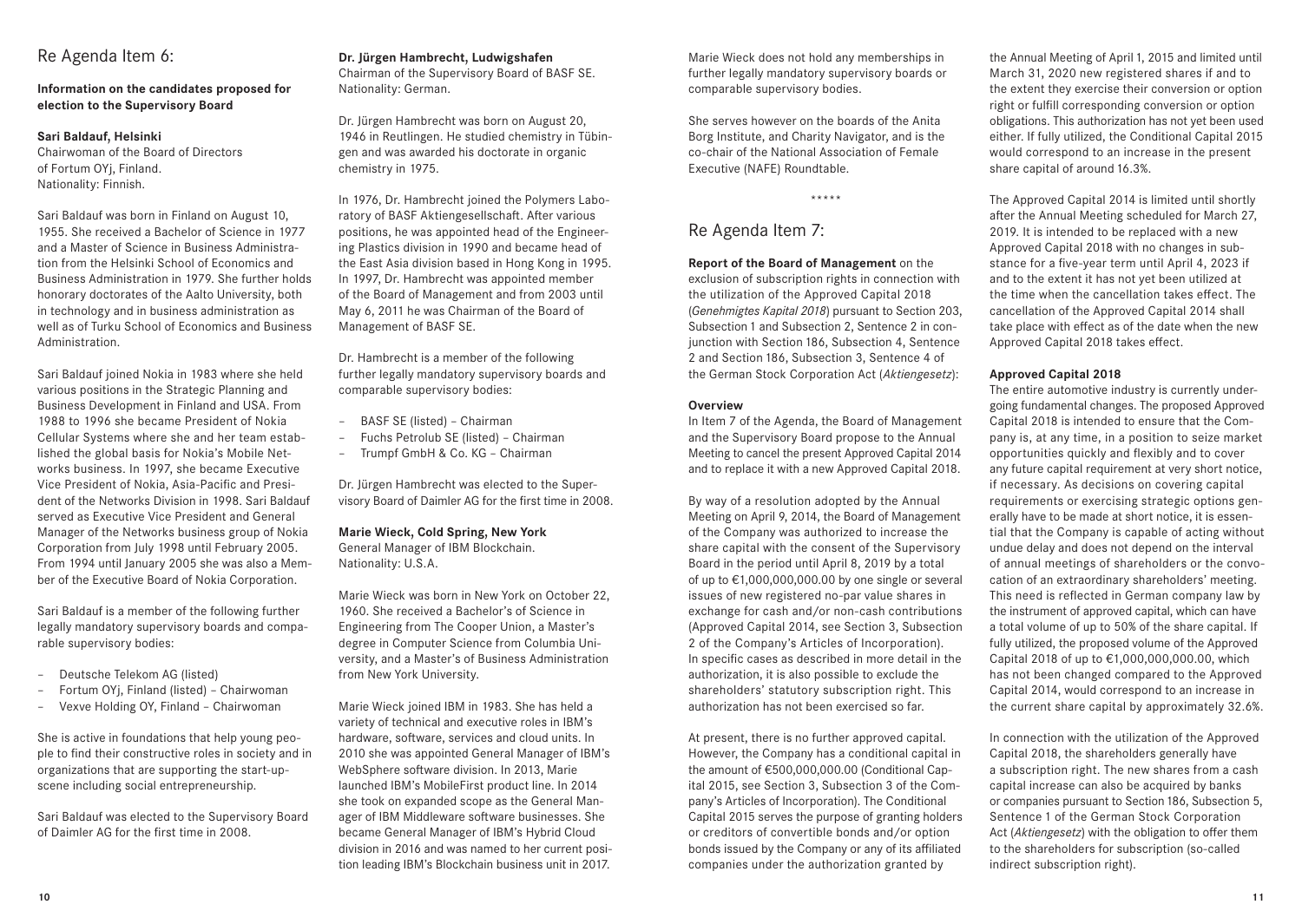However, the Board of Management is to be authorized to exclude the shareholders' subscription right with the consent of the Supervisory Board in the following cases:

### **Exclusion of subscription right in the case of residual or fractional amounts**

The authorization to exclude subscription rights in the case of residual or fractional amounts serves to obtain a practicable subscription ratio with regard to the amount of the respective capital increase. Without excluding subscription rights for residual or fractional amounts, the technicalities of a capital increase would be made significantly more difficult, especially with a capital increase in a round number. The residual numbers of shares excluded from shareholders' subscription rights will be either sold on the stock exchange or disposed of in another way to achieve the best possible proceeds for the Company. For this reason, the Board of Management and the Supervisory Board regard this authorization to exclude subscription rights as appropriate.

#### **Exclusion of subscription right in the case of capital increases in exchange for non-cash contributions**

The Board of Management is also to be authorized to exclude the shareholders' subscription right with the consent of the Supervisory Board in the case of capital increases in exchange for noncash contributions if this serves the purpose of (also indirectly) acquiring companies, parts of companies, participating interests in companies or other assets or claims to the acquisition of assets, including receivables from the Company or its group companies.

Given the current fundamental changes in the automotive industry, the Company is exposed, to a particular degree, to global competition with other companies, also companies of the IT industry, and must therefore be in a position at any time to act quickly and flexibly in international and regional markets in the interests of its shareholders. This includes being able to acquire other

companies, parts of companies such as divisions, participating interests in companies, but also individual legal positions or other assets or claims to the acquisition of assets in order to improve its competitive situation. In light of the increasing consolidation also of those markets in which the Company is active and the dynamics of technological progress, the Board of Management's ability to react flexibly and in the short term is particularly important, which is why, as a rule, a shareholder's meeting cannot be awaited in such cases. Owners of attractive objects for acquisition often demand voting shares in return for the sale in order to participate in, and be able to influence, the value to be added by the acquisition. Furthermore, the granting of shares can be useful or even required in order to save the Company's liquidity.

In the case of exercising the authorization, the management will carefully review whether there is a reasonable relationship at that time between the value of the new shares and the value of the consideration. The reduction in each shareholder's relative proportion of the Company's share capital and relative proportion of the voting rights caused by the exclusion of subscription rights in connection with a capital increase in exchange for non-cash contributions is offset by the fact that the expansion by way of a strengthened equity base is financed by third parties, and the existing shareholders – though with a lower proportionate share than before – participate in corporate growth that they would have to finance themselves if subscription rights were granted. Due to the Company's stock exchange listing, each shareholder also has the general possibility to increase his or her proportionate share of the Company's equity by purchasing additional shares on the stock market.

### **Exclusion of the subscription right for outstanding option and convertible bonds**

Further, the Board of Management shall be authorized to exclude the subscription right with the consent of the Supervisory Board to the extent necessary to grant holders of bonds with conversion or option rights/conversion or option obligations that were or will be issued by the Company or its direct or indirect subsidiaries a right to subscribe for new registered no-par value shares of the Company in the amount to which they would be entitled as shareholders after exercising the option or conversion rights/after fulfillment of the conversion or option obligations.

In order to place bonds more easily in the capital market, their issue conditions usually allow for protection against dilution. One possibility of protecting against dilution is that in an issue of shares in which the shareholders have subscription rights, the owners of bonds with conversion or option rights/conversion or option obligations also have the right to subscribe for the new shares. They are thus put into a position as if they had already made use of their option or conversion rights or as if their conversion or option obligations had already been fulfilled. As in this case, protection against dilution does not have to be secured by reducing the option or conversion price, a higher issue price can be achieved for the registered no-par value shares to be issued upon exercise of conversion or option rights. This procedure is only possible, however, if the shareholders' subscription rights are excluded to that degree. As the placement of bonds with conversion or option rights/conversion or option obligations is facilitated by granting appropriate protection against dilution, the exclusion of shareholders' subscription rights serves the shareholders' interests in obtaining an optimal finance structure for their company.

## **Exclusion of subscription right in the case of capital increases in exchange for cash contributions**

Furthermore, there shall be the possibility to exclude the shareholders' subscription right pursuant to Section 203, Subsection 1 in conjunction with Section 186, Subsection 3, Sentence 4 of the German Stock Corporation Act (*Aktiengesetz*) in the case of capital increases in exchange for cash contributions, if the issue price of the new shares is not significantly lower than the stock market price of the previously listed shares and the computational part of the shares issued with the exclusion of subscription rights pursuant to Section 186, Subsection 3, Sentence 4 of the German Stock Corporation Act (*Aktiengesetz*) in the share capital does not exceed 10% of the share capital in total – either at the time when this authorization takes effect or when it is exercised.

This possibility to exclude shareholders' subscription rights is intended to enable the management to cover its needs for equity capital quickly and flexibly. By avoiding the subscription-rights procedure, which is both cost-intensive and time-consuming, the Board of Management is able to react to favorable market situations at short notice. Experience shows that such capital increases lead to higher flows of funds than a comparable capital increase with subscription rights for shareholders due to the possibility to act faster, and also allow to attract new shareholder groups in Germany and abroad. When utilizing the authorization, the Board of Management will keep the discount as low as possible in accordance with the market conditions prevailing at the time of the placement. The divergence from the stock market price at the time of utilizing the Approved Capital 2018 will, in no case, exceed 5% of the stock market price at that time.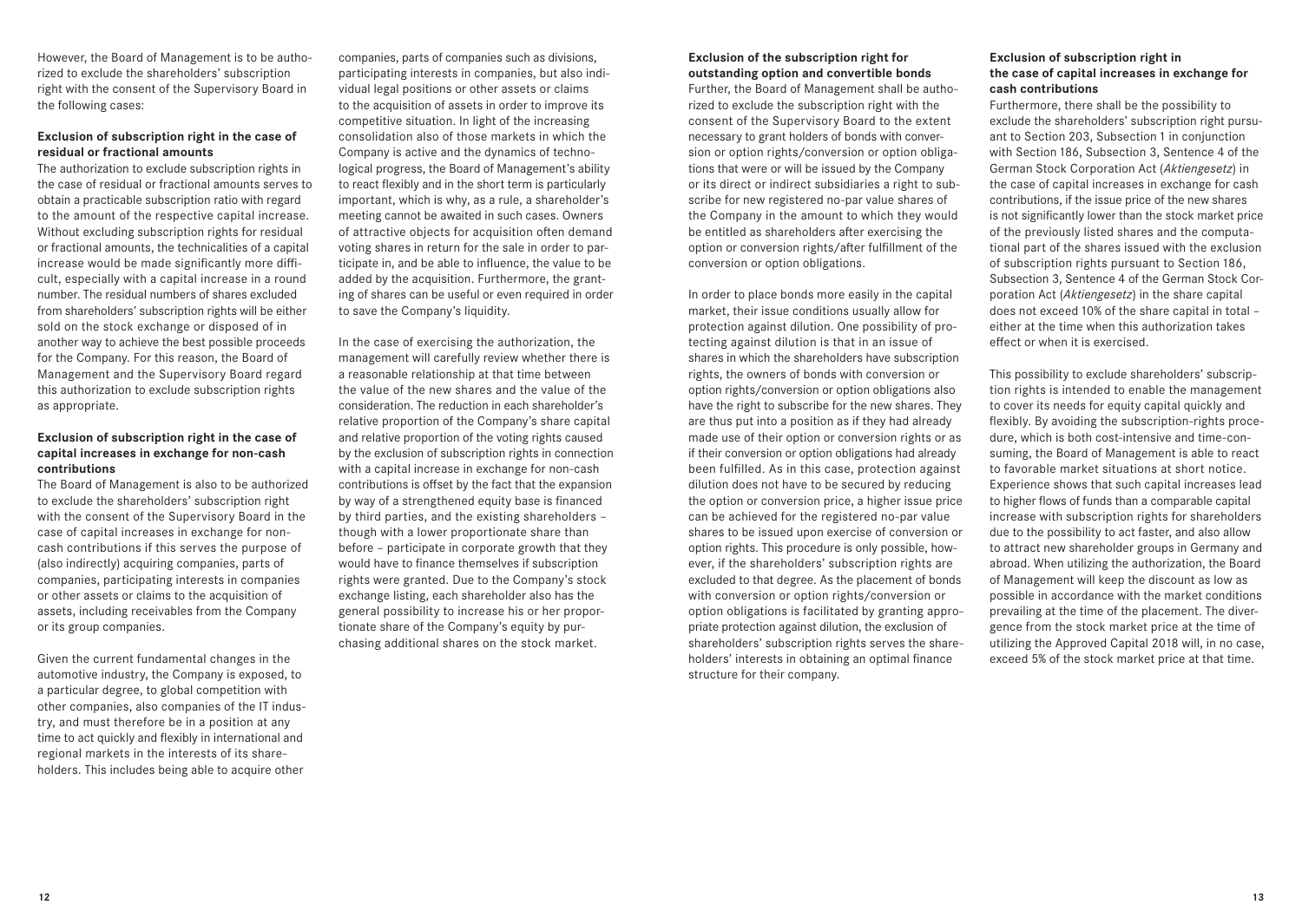The volume of a capital increase for cash contributions with the exclusion of the shareholders' subscription rights pursuant to Section 203, Subsection 1 in conjunction with Section 186, Subsection 3, Sentence 4 of the German Stock Corporation Act (*Aktiengesetz*) is also limited to 10% of the share capital at the time when the authorization takes effect or, if lower, at the time when the authorization is exercised for excluding subscription rights. The proposed resolution calls for this 10% limit to include shares issued or sold during the period of this authorization with the exclusion of subscription rights under direct or indirect application of Section 186, Subsection 3, Sentence 4 of the German Stock Corporation Act (*Aktiengesetz*). Further, this limit of 10% is to include also the shares that are issued or may be or have to be issued to honor bonds with conversion or option rights/conversion or option obligations if the bonds are issued with the exclusion of the shareholders' subscription rights after this authorization takes effect pursuant to Section 186, Subsection 3, Sentence 4 of the German Stock Corporation Act (*Aktiengesetz*).

This imputation mechanism, in accordance with the provisions of Section 203, Subsection 1 in conjunction with Section 186, Subsection 3, Sentence 4 of the German Stock Corporation Act (*Aktiengesetz*), reflects the shareholders' need for protection against dilution, by as far as possible maintaining their proportionate share of the Company's share capital also with a combination of capital measures and the sale of treasury shares and/or the issue of bonds. As the issue price for the new shares to be issued with simplified exclusion of subscription rights must be oriented towards the stock market price and the authorization is only of limited scope, the shareholders are also able to maintain their proportionate share of the Company's share capital and their proportionate voting rights by purchasing shares on the stock exchange. It is therefore ensured that, in accordance with the legal rationale of Section 186, Subsection 3, Sentence 4 of the German Stock Corporation Act (*Aktiengesetz*), both the property rights and the voting rights are appropriately maintained when the approved capital is utilized with the exclusion of subscription rights, while the Company is provided with additional scope for action in the interests of all shareholders.

#### **Limitation of the total scope of capital increases upon exclusion of the subscription right**

The computational part of the sum of shares issued upon exclusion of the shareholders' subscription right in exchange for cash and/or non-cash contributions, utilizing the Approved Capital 2018, in the share capital must not exceed 10% of the share capital at the time when this authorization takes effect. This limit is to include shares issued or sold during the period of this authorization with the exclusion of subscription rights under direct or indirect application of Section 186, Subsection 3, Sentence 4 of the German Stock Corporation Act (*Aktiengesetz*) as well as shares that are issued or may be or have to be issued to honor bonds with conversion or option rights/conversion or option obligations if the bonds are issued with the exclusion of the shareholders' subscription rights after this authorization takes effect pursuant to Section 186, Subsection 3, Sentence 4 of the German Stock Corporation Act (*Aktiengesetz*).

#### **Utilization of the Approved Capital 2018**

Currently, there are no plans for the utilization of the Approved Capital 2018. The Board of Management will carefully examine in each individual case whether or not to make use of the authorization to carry out a capital increase with the exclusion of the shareholders' subscription rights. It will do so only and the Supervisory Board will give its consent only if, following a careful review, in the view of those boards it is in the well-understood interests of the Company and its shareholders to do so.

The Board of Management will inform the following meeting of the shareholders about any utilization of the Approved Capital 2018.

\*\*\*\*\*

## Total number of shares and voting rights

At the time of convening the Annual Meeting, the Company's share capital is divided into  1,069,837,447 shares, each of which confers one vote to its holder. The Company holds no treasury shares at said time.

#### \*\*\*\*\*

## Conditions for attending the Annual Meeting of the Shareholders and for exercising voting rights

Shareholders are entitled to attend the Annual Meeting and to exercise their voting rights if they are listed as shareholders in the Company's share register on the day of the Annual Meeting and have notified the Company in writing or via electronic media of their intention to attend the Annual Meeting so that notification is received by the Company **at the latest by 24:00 hours (midnight) on Thursday, March 29, 2018.**

Shareholders who are listed as shareholders in the share register can notify the shareholder service of Daimler AG of their intention to attend the Annual Meeting at:

Daimler Aktionärsservice Postfach 1460

61365 Friedrichsdorf, Germany Fax No.: +49 69 2222 34282 E-mail: daimler.service@linkmarketservices.de

or as of March 7, 2018 by using the accessprotected e-service for shareholders on the Internet at

https://register.daimler.com.

Shares will not be blocked as a result of shareholders notifying their intention to attend the Annual Meeting. Shareholders can also dispose of their shares after giving notification. The number of shares held by each shareholder as entered in the share register on the day of the Annual Meeting is decisive for attending and casting votes. Said number of shares will correspond to the number of shares as at the notification deadline of 24:00 hours (midnight) on March 29, 2018 since changes to the share register are not made for technical reasons from the end of March 29, 2018 up to the end of the Annual Meeting (registration stop). The technically decisive effective date regarding the number of shares (Technical Record Date) is, therefore, the end of March 29, 2018.

Please understand that due to the large number of attendees expected on the basis of previous experience, we can generally only provide each shareholder with a maximum of two admission tickets for our Annual Meeting.

Only shareholders entitled to attend the Annual Meeting or authorized proxies will receive admission tickets and pads of voting cards. Unlike the notification, however, the admission ticket is not a condition for attending the Annual Meeting; it only simplifies procedures at the entrance desks for granting access to the Annual Meeting.

\*\*\*\*\*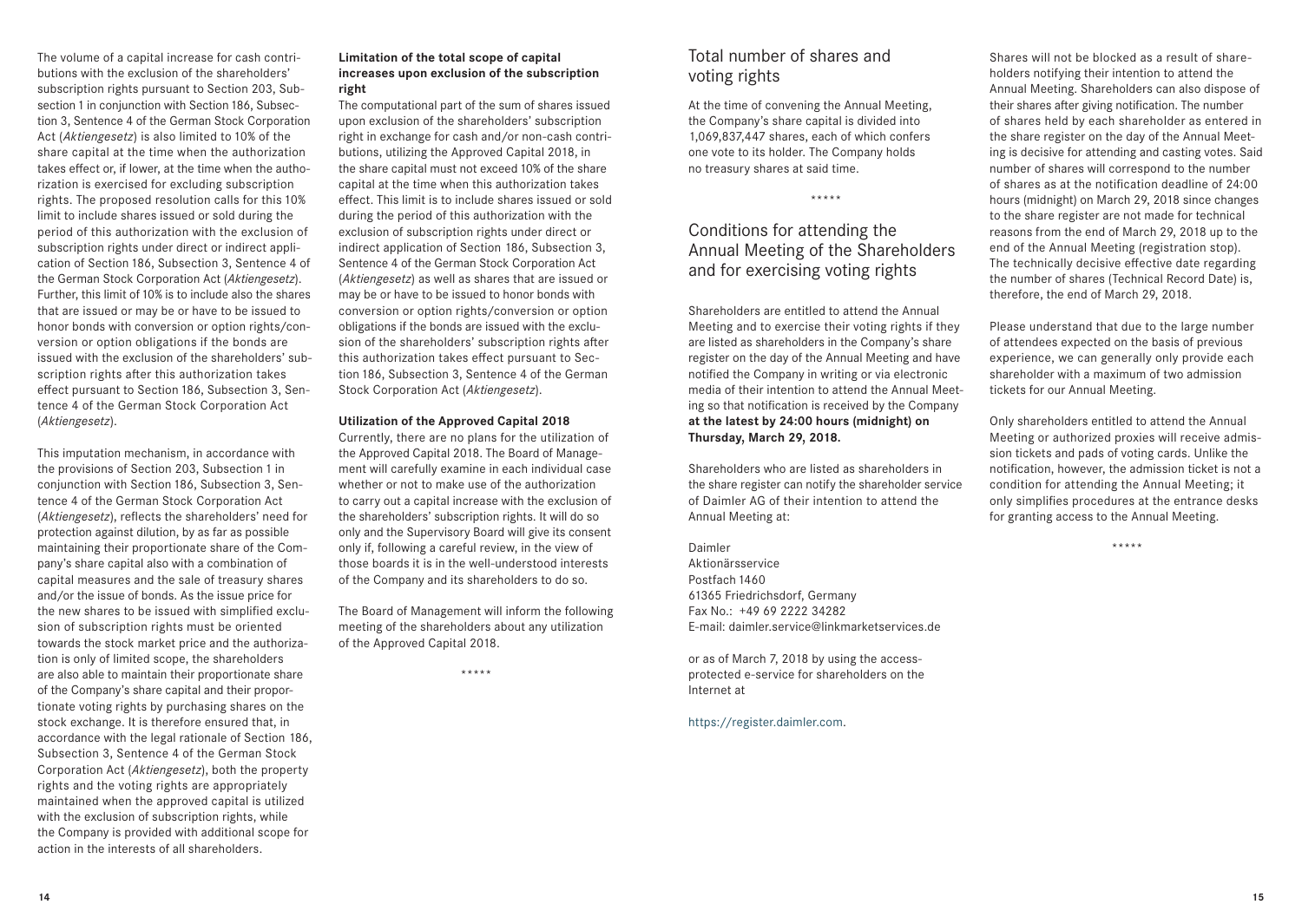## Details of the e-service for shareholders

The convocation of the Annual Meeting on April 5, 2018 is sent by regular mail to all shareholders entered in the share register who have not yet agreed to have it sent by e-mail. On the reverse side of the letter of invitation sent by regular mail, the registration data for our e-service for shareholders can be found, i.e., the shareholder's number and the individual access number. Users of the e-service for shareholders who have already registered for the service can use their self-issued User ID and password.

With this data, shareholders using the e-service for shareholders can – as from March 7, 2018 – give notification of their intention to attend the Annual Meeting, order admission tickets, in the context of ordering admission tickets authorize a third party as proxy, authorize and instruct the voting proxies appointed by the Company, or cast their vote by absentee voting. After timely notification of their intention to attend, shareholders can also amend or withdraw their orders of admission tickets, absentee votes cast and authorizations and instructions given for the Company's voting proxies via the e-service for shareholders.

Via the e-service for shareholders, shareholders also have the possibility to print out their admission tickets themselves. Furthermore, we offer our shareholders the possibility, when using the e-service for shareholders, to have their admission tickets transferred to their indicated e-mail addresses as a mobile ticket comprising a QR code.

Shareholders who have agreed to have the Annual Meeting documentation sent by e-mail will receive the e-mail with the convocation as an attached pdf file, as well as a link to the e-service for shareholders, at the e-mail address they have specified.

Please note that requests to speak, questions, motions and election proposals by shareholders for the Annual Meeting cannot be accepted/submitted, nor objections to resolutions passed at the Annual Meeting lodged, via the e-service for shareholders.

\*\*\*\*\*

## Absentee voting procedure

Shareholders who are listed as shareholders in the share register on the day of the Annual Meeting can cast absentee votes without attending the Annual Meeting. Timely notification by the shareholders of their intention to attend the Annual Meeting is indispensable also for this way of voting.

Absentee votes can be cast via the e-service for shareholders and, provided notification has been made on time, withdrawn or amended in this way until shortly before the start of voting on the day of the Annual Meeting, in any case until 12:00 hours (noon).

Absentee votes can also be sent to the Company in writing or via electronic media ("*Textform*") at the address, fax number or e-mail address stated above in the section headed "Conditions for attending the Annual Meeting of the Shareholders and for exercising voting rights" for the notification of the intention to attend the Annual Meeting by 24:00 hours (midnight) on March 29, 2018 (receipt). In advance of the Annual Meeting, absentee votes timely received can also be withdrawn or amended using these communication channels when received by the Company by 24:00 hours (midnight) on April 4, 2018.

Shareholders not using the e-service for shareholders to cast their absentee votes are requested to use the reply form enclosed with the invitation.

Personal attendance at the Annual Meeting by a shareholder or a third party authorized as proxy will automatically be deemed a withdrawal of any absentee votes previously cast.

Absentee votes on Agenda Item 2 shall also count in the voting on the adjusted proposal for the allocation of distributable profit as a result of a change in the number of shares entitled to dividends for the preceding financial year 2017. If an individual vote is taken on an Agenda Item, a vote on this item in its entirety will count as a corresponding vote on each point of the individual vote.

Please note that it is not possible – even via the e-service for shareholders – to cast absentee votes for votes, if any, which are taken on countermotions or election proposals that are only announced in the Annual Meeting or on any other motions, including procedural motions, that were not made accessible or announced in advance of the Annual Meeting in accordance with statutory provisions. Nor can requests to speak, questions, motions or election proposals be accepted or submitted, or objections lodged against resolutions, by absentee voting in advance of or during the Annual Meeting.

Authorized banks, shareholders' associations and equivalent persons or institutions as defined by Section 135, Subsections 8 and 10 of the German Stock Corporation Act (*Aktiengesetz*) may also vote by absentee voting.

\*\*\*\*\*

## Procedure for proxy voting

Shareholders listed in the share register on the day of the Annual Meeting also have the option of voting by proxy, for example by a bank or a shareholders' association or the voting proxies appointed by the Company. In these cases, too, timely notification is to be ensured by the shareholder or by a proxy.

If a shareholder authorizes more than one proxy, the Company may reject one or more of those proxies.

#### **Proxies**

**If neither a bank** nor a shareholders' association nor another equivalent person or institution as defined by Section 135, Subsections 8 and 10 of the German Stock Corporation Act *(Aktiengesetz)* is authorized as a proxy, proxy authorization can be granted in the context of ordering admission tickets via the e-service for shareholders and, provided notification has been made on time, be revoked in the same way until shortly before the start of voting on the day of the Annual Meeting, in any case until 12:00 hours (noon).

Not using the e-service for shareholders, the proxy authorization and any revocation of such authorization are to be communicated either (i) in writing or via electronic media *("Textform")* to the address, fax number or e-mail address stated above in the section "Conditions for attending the Annual Meeting of the Shareholders and for exercising voting rights" for the notification of the intention to attend the Annual Meeting, or (ii) in writing or via electronic media *("Textform")* to the proxy. In the latter case, the Company must be furnished with proof in writing or via electronic media *("Textform")*. The proof can be communicated to the Company at the address, fax number or e-mail address specified above in the section "Conditions for attending the Annual Meeting of the Shareholders and for exercising voting rights" for the notification of the intention to attend the Annual Meeting. On the day of the Annual Meeting, proof can be provided also at the entrance and exit desks at the Annual Meeting. The reply form enclosed with the letter of invitation can also be used for authorizing a proxy and providing proof thereof.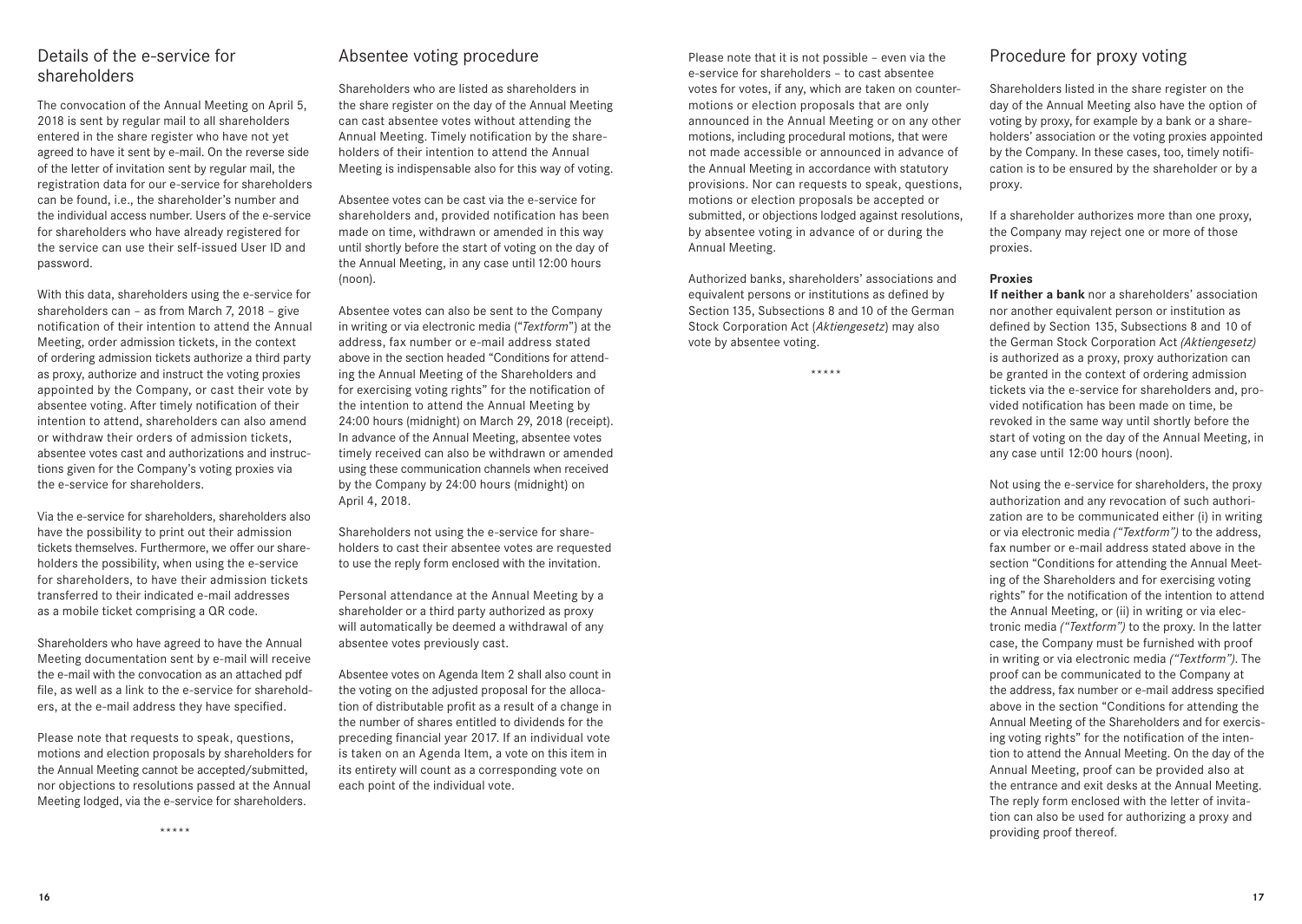Personal attendance by a shareholder at the Annual Meeting will automatically be deemed a revocation of proxy authorization previously granted to a third party.

The proxy authorization cards included in the pad of voting cards can be used in the Annual Meeting for authorizing as proxies other shareholders present at the Annual Meeting, shareholder representatives attending the Annual Meeting, or the voting proxies appointed by the Company.

Statutory provisions, in particular Section 135 of the German Stock Corporation Act (*Aktiengesetz*), apply to the authorization and revocation of proxy authorizations of **banks, shareholders' associations** or equivalent persons or institutions as defined by Section 135, Subsections 8 and 10 of the German Stock Corporation Act (*Aktiengesetz*), as well as to the proof of such authorization or revocation. Please also observe any relevant regulations of the banks, shareholders' associations or other equivalent persons or institutions.

If persons or institutions mentioned in the preceding paragraph are listed in the share register, they can exercise the voting rights for shares they do not own only if they are authorized to do so.

#### **Voting by official proxies appointed by the Company**

Shareholders have the possibility to authorize proxies appointed by the Company to vote in accordance with their instructions at the Annual Meeting. The authorization of such proxies, the issuing of voting instructions and any amendments of such as well as the revocation of proxy authorization may be made in the following ways: Proxy authorization and voting instructions to the proxies appointed by the Company can be issued via the e-service for shareholders and, provided notification has been made on time, be revoked or amended in the same way until shortly before the start of voting on the day of the Annual Meeting, in any case until 12:00 hours (noon).

Proxy authorization and voting instructions to the proxies appointed by the Company can also be sent to the Company in writing or via electronic media *("Textform")* at the address, fax number or e-mail address stated above in the section headed "Conditions for attending the Annual Meeting of the Shareholders and for exercising voting rights" for the notification of the intention to attend the Annual Meeting by 24:00 hours (midnight) on March 29, 2018 (receipt) at the latest. In advance of the Annual Meeting, proxy authorizations and voting instructions timely received can also be withdrawn or amended in using these communication channels when received by the Company by 24:00 hours (midnight) on April 4, 2018.

Shareholders not using the e-service for shareholders to grant proxy authorizations and issue instructions are requested to use the reply form enclosed with the letter of invitation.

On the day of the Annual Meeting, proxy authorizations and voting instructions for the proxies appointed by the Company proxies can be granted or given as well as amended or revoked in writing or via electronic media *("Textform")* until the start of voting also at the entrance and exit desks at the Annual Meeting.

Personal attendance by a shareholder or a third party authorized as proxy at the Annual Meeting will automatically be deemed a revocation of proxy authorization previously granted to the Company's voting proxies.

The Company's voting proxies will exercise shareholders' voting rights in accordance with their instructions; even when appointed as proxies, they may only exercise voting rights if express instructions have been given on the individual items of the Agenda and/or on any countermotions and election proposals made accessible before the Annual Meeting.

The instruction to the Company's voting proxies on Agenda Item 2 will also apply in the voting of the adjusted proposal for the allocation of distributable profit as a result of a change in the number of shares entitled to dividends for the preceding financial year 2017. If an individual vote is taken on an item on the Agenda, an instruction on this item in its entirety will be deemed a corresponding instruction on each point of the individual vote.

Even when authorized, the Company's voting proxies may not vote on any countermotions or election proposals that are only announced in the Annual Meeting or on any other motions that were not made accessible or announced in advance of the Annual Meeting in accordance with statutory principles. Neither in advance of nor during the Annual Meeting may they take receipt of any instructions relating to procedural motions, requests to speak, asking questions or bringing forward motions or election proposals, or the lodging of objections against resolutions by the Annual Meeting.

\*\*\*\*\*

## Note for shareholders entered in the US share register

Shareholders entered in the US share register can also notify the Company of their intention to attend the Annual Meeting and obtain further information from

Daimler AG c/o American Stock Transfer & Trust Company, LLC 6201 15th Avenue 3rd Floor Brooklyn, NY 11219 USA Fax No. +1 718 765 8730.

\*\*\*\*\*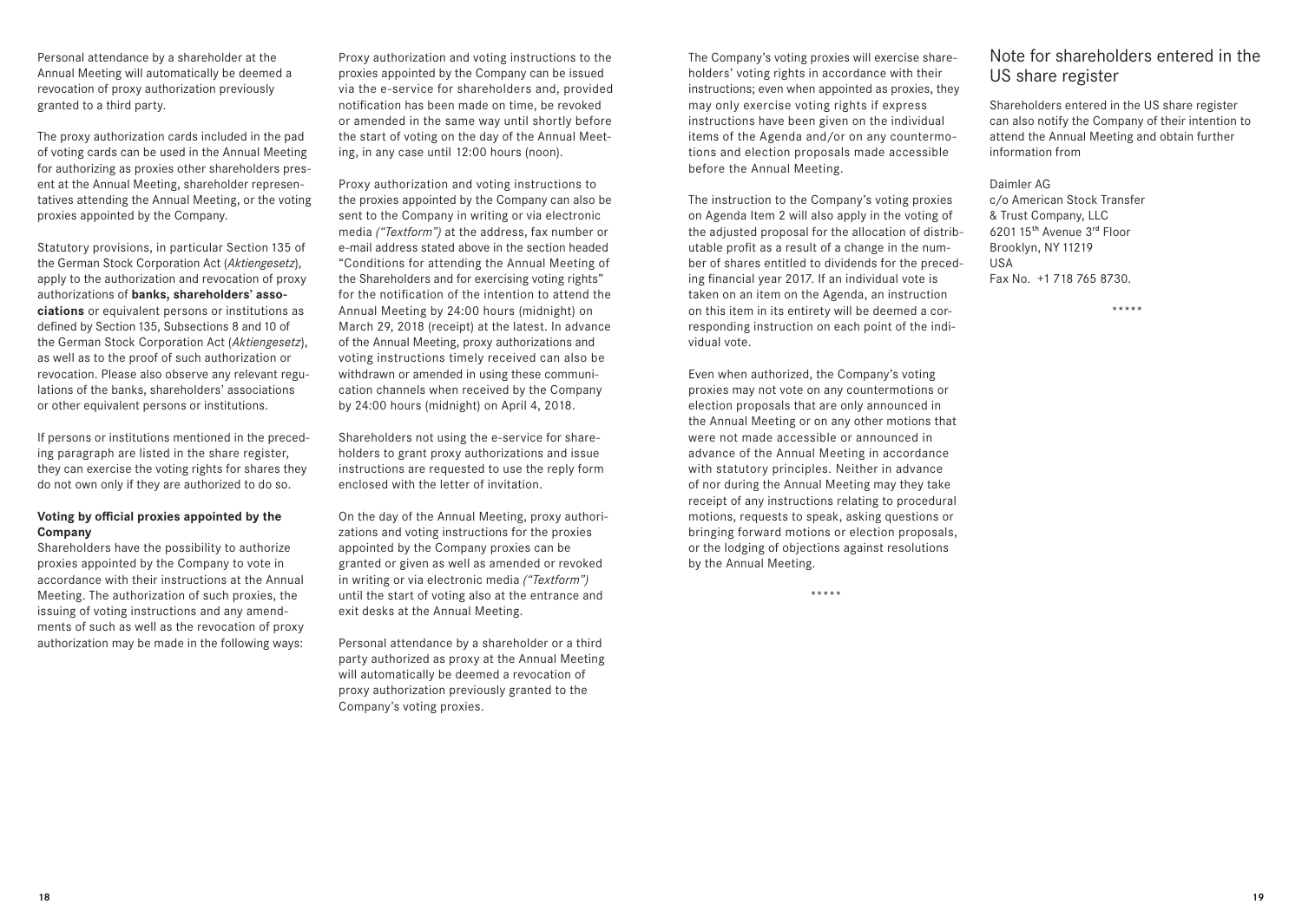## Questions, motions, election proposals, requests for information

**Details of shareholders' rights pursuant to Section 122, Subsection 2, Section 126, Subsection 1, Section 127 and Section 131, Subsection 1 of the German Stock Corporation Act (***Aktiengesetz***)**

## **Requests for additions to the Agenda pursuant to Section 122, Subsection 2 of the German Stock Corporation Act (***Aktiengesetz***)**

Shareholders whose combined shareholdings add up to the proportionate amount of €500,000 of the share capital of Daimler AG (equivalent to  174,216 shares) can request that items be placed on the Agenda and announced as such. Each new item must be accompanied by supporting information or a resolution proposal. Such requests are to be addressed in writing to the Board of Management of Daimler AG and must be received by the Company at least 30 days before the Annual Meeting, i.e., at the latest by 24:00 hours (midnight) on March 5, 2018. Please send such requests to the following address:

#### Daimler AG

The Board of Management Attn.: Dr. Myriam Spengler, COB/CO HPC 096 – F600 70546 Stuttgart, Germany

Pursuant to Section 122, Subsection 2 in conjunction with Subsection 1 of the German Stock Corporation Act (*Aktiengesetz*), shareholders making such requests must prove that they have held the required number of shares for at least 90 days prior to the day the request is received and that they will hold the shares until the Board of Management decides on the request. Section 121, Subsection 7 of the German Stock Corporation Act (*Aktiengesetz*) is to be applied accordingly to the calculation of the period.

If not previously announced when the Annual Meeting was convened, additions to the Agenda that are required to be announced are published in the Federal Gazette (*Bundesanzeiger*) without delay upon receipt of the corresponding request. They are also published on the Internet at www.daimler.com/ir/am2018 and are communicated to the shareholders entered in the share register. **Countermotions and election proposals, Section 126, Subsection 1 and Section 127 of the German Stock Corporation Act (***Aktiengesetz***)** Any countermotions to proposals of the Board of Management and/or Supervisory Board concerning certain items of the Agenda and election proposals that are to be made accessible prior to the Annual Meeting are to be sent exclusively to:

Daimler AG Investor Relations HPC 096 – 0324 70546 Stuttgart, Germany

(Fax No. +49 711/17-94075) or by e-mail to: investor.relations@daimler.com

We shall publish any countermotions and election proposals required to be made accessible that are received at the address indicated in the preceding paragraph 14 days prior to the Annual Meeting at the latest, i.e. by 24:00 hours (midnight) on March 21, 2018, including the shareholders' names and reasons that are to be made accessible – furnished with the supplementary contents provided under Section 127, Sentence 4 of the German Stock Corporation Act (*Aktiengesetz*), if any – upon receipt, on the Internet at www.daimler.com/ ir/am2018/motions. Any statements of position by the Management will also be published at the same Internet address.

Countermotions and election proposals as well as the reason for countermotions need not to be made accessible in the cases stipulated in Section 126, Subsection 2 of the German Stock Corporation Act *(Aktiengesetz)*. An election proposal also does not need to be made accessible if it does not contain the proposed person's name, current profession and place of residence and, in the case of proposals for the election of Supervisory Board members, details of the proposed candidate's memberships in other statutory supervisory boards as defined by Section 125, Subsection 1, Sentence 5 of the German Stock Corporation Act *(Aktiengesetz)*.

### **Right of information pursuant to Section 131, Subsection 1 of the German Stock Corporation Act (***Aktiengesetz***)**

Upon request, at the Annual Meeting each shareholder is to be given information by the Board of Management concerning the affairs of the Company and the legal and business relations of the Company with its subsidiaries, as well as on the situation of the Group and the companies included in the consolidated financial statements, provided that such information is necessary to enable a proper appraisal of a subject matter included in the Agenda to be made.

### **Explanation of shareholders' rights**

Explanation of shareholders' rights pursuant to Section 122, Subsection 2, Section 126, Subsection 1, Section 127 and Section 131, Subsection 1 of the German Stock Corporation Act (*Aktiengesetz*) can also be found on the Internet at www.daimler.com/ir/am2018.

\*\*\*\*\*\*\*

## Website providing information and documentation for the Annual Meeting

Information and documentation pursuant to Section 124a of the German Stock Corporation Act (*Aktiengesetz*), including the convocation of the Annual Meeting, the Annual Report 2017 as well as other documents and motions that need to be made accessible to the shareholders and further information will be available on the Internet at www.daimler.com/ir/am2018 as from the date of convocation of the Annual Meeting. All information that is required by law to be made accessible to the Annual Meeting will be accessible also at the Annual Meeting.

## **Broadcast of the Annual Meeting on the Internet**

Shareholders who are unable to attend the Annual Meeting in person can follow the introductory statement of the Chairman of the Supervisory Board and the speech of the Chairman of the Board of Management also on the Internet at www.daimler.com/ir/am2018. Further information about the Annual Meeting and the subsequent voting results can also be accessed at the same Internet address.

The convocation of the Annual Meeting is published in the Federal Gazette (*Bundesanzeiger*) of February 16, 2018.

Stuttgart, February 2018

Daimler AG The Board of Management